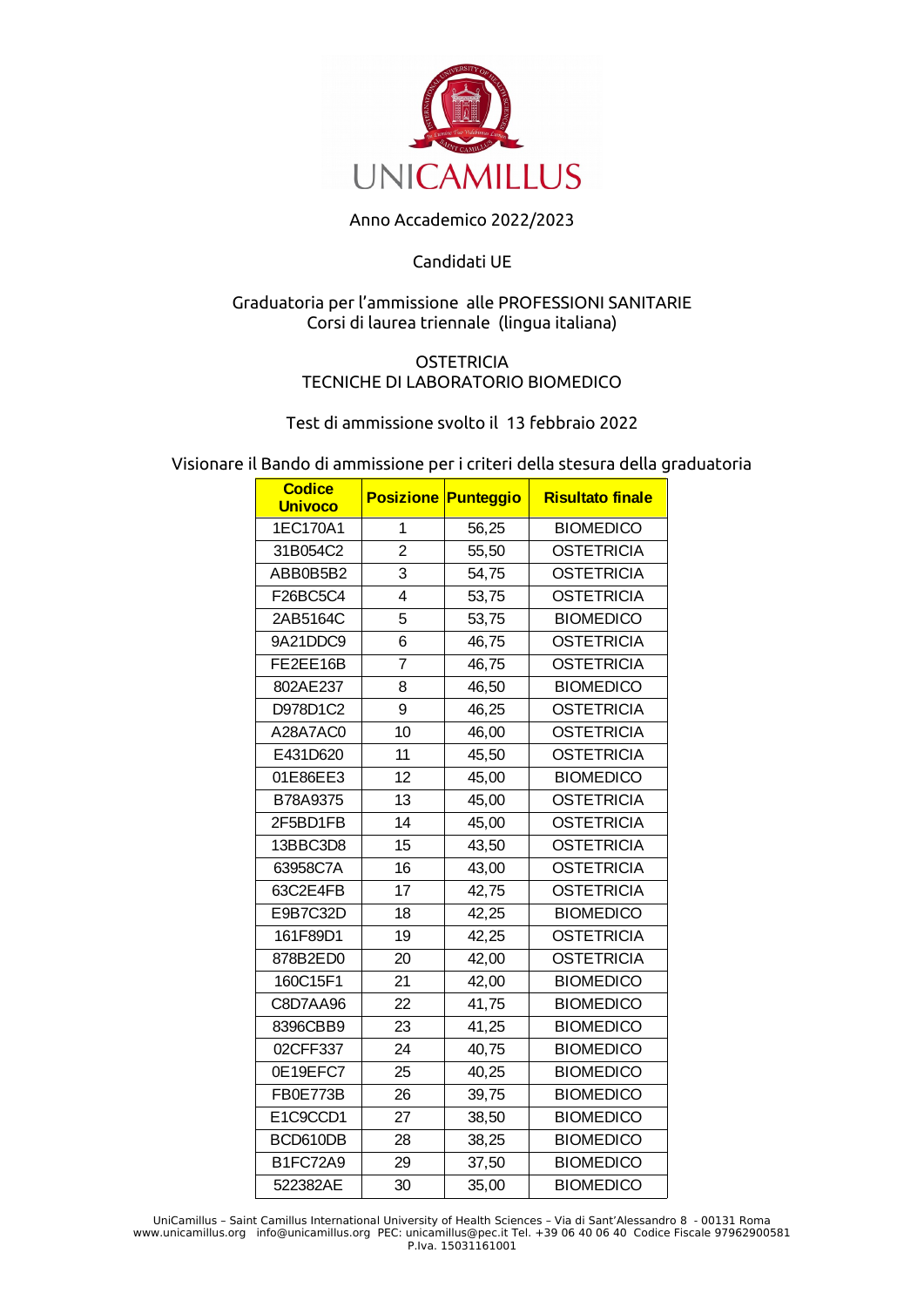

| <b>Codice</b><br><b>Univoco</b> |    | <b>Posizione Punteggio</b> | <b>Risultato finale</b> |
|---------------------------------|----|----------------------------|-------------------------|
| 1B9AB26F                        | 31 | 34,50                      | <b>IDONEO</b>           |
| C8ED6A7A                        | 32 | 34,50                      | <b>IDONEO</b>           |
| E72C2484                        | 33 | 33,75                      | <b>IDONEO</b>           |
| CCF06D0A                        | 34 | 33,75                      | <b>IDONEO</b>           |
| FCABDE69                        | 35 | 33,75                      | <b>IDONEO</b>           |
| 687ED1C9                        | 36 | 32,75                      | <b>IDONEO</b>           |
| 0BC3F3C1                        | 37 | 32,50                      | <b>IDONEO</b>           |
| 57448A5D                        | 38 | 32,00                      | <b>IDONEO</b>           |
| 0FE656D3                        | 39 | 31,50                      | <b>IDONEO</b>           |
| CE47AB96                        | 40 | 31,00                      | <b>IDONEO</b>           |
| FF216874                        | 41 | 30,75                      | <b>IDONEO</b>           |
| B79D1C82                        | 42 | 30,50                      | <b>IDONEO</b>           |
| EB2EE8FA                        | 43 | 28,50                      | <b>IDONEO</b>           |
| 598626D6                        | 44 | 28,50                      | <b>IDONEO</b>           |
| 33EBEC70                        | 45 | 27,50                      | <b>IDONEO</b>           |
| 63221054                        | 46 | 27,25                      | <b>IDONEO</b>           |
| 7133A28A                        | 47 | 27,25                      | <b>IDONEO</b>           |
| 8B0D3E3A                        | 48 | 27,00                      | <b>IDONEO</b>           |
| BD58E921                        | 49 | 26,75                      | <b>IDONEO</b>           |
| 780590B3                        | 50 | 26,75                      | <b>IDONEO</b>           |
| 7D02F68C                        | 51 | 26,50                      | <b>IDONEO</b>           |
| 861E67C3                        | 52 | 26,00                      | <b>IDONEO</b>           |
| 651B02A7                        | 53 | 25,75                      | <b>IDONEO</b>           |
| 5234E1AB                        | 54 | 25,50                      | <b>IDONEO</b>           |
| 5E3A2BEE                        | 55 | 25,25                      | <b>IDONEO</b>           |
| F1A12460                        | 56 | 25,00                      | <b>IDONEO</b>           |
| 78A33F1A                        | 57 | 24,75                      | <b>IDONEO</b>           |
| 5DA86B4C                        | 58 | 24,75                      | <b>IDONEO</b>           |
| 6947D13B                        | 59 | 23,25                      | <b>IDONEO</b>           |
| 816EF5E3                        | 60 | 22,75                      | <b>IDONEO</b>           |
| 151AE33F                        | 61 | 22,50                      | <b>IDONEO</b>           |
| 1D91E0C7                        | 62 | 22,25                      | <b>IDONEO</b>           |
| 21C98180                        | 63 | 22,00                      | <b>IDONEO</b>           |
| 7A6C5BFE                        | 64 | 22,00                      | <b>IDONEO</b>           |
| B93699C7                        | 65 | 21,25                      | <b>IDONEO</b>           |
| 91A38915                        | 66 | 21,00                      | <b>IDONEO</b>           |
| B54BA9B1                        | 67 | 19,50                      | <b>IDONEO</b>           |
| BE88BCB5                        | 68 | 19,25                      | <b>IDONEO</b>           |
| 6EE61360                        | 69 | 19,00                      | <b>IDONEO</b>           |
| 312D6634                        | 70 | 19,00                      | <b>IDONEO</b>           |